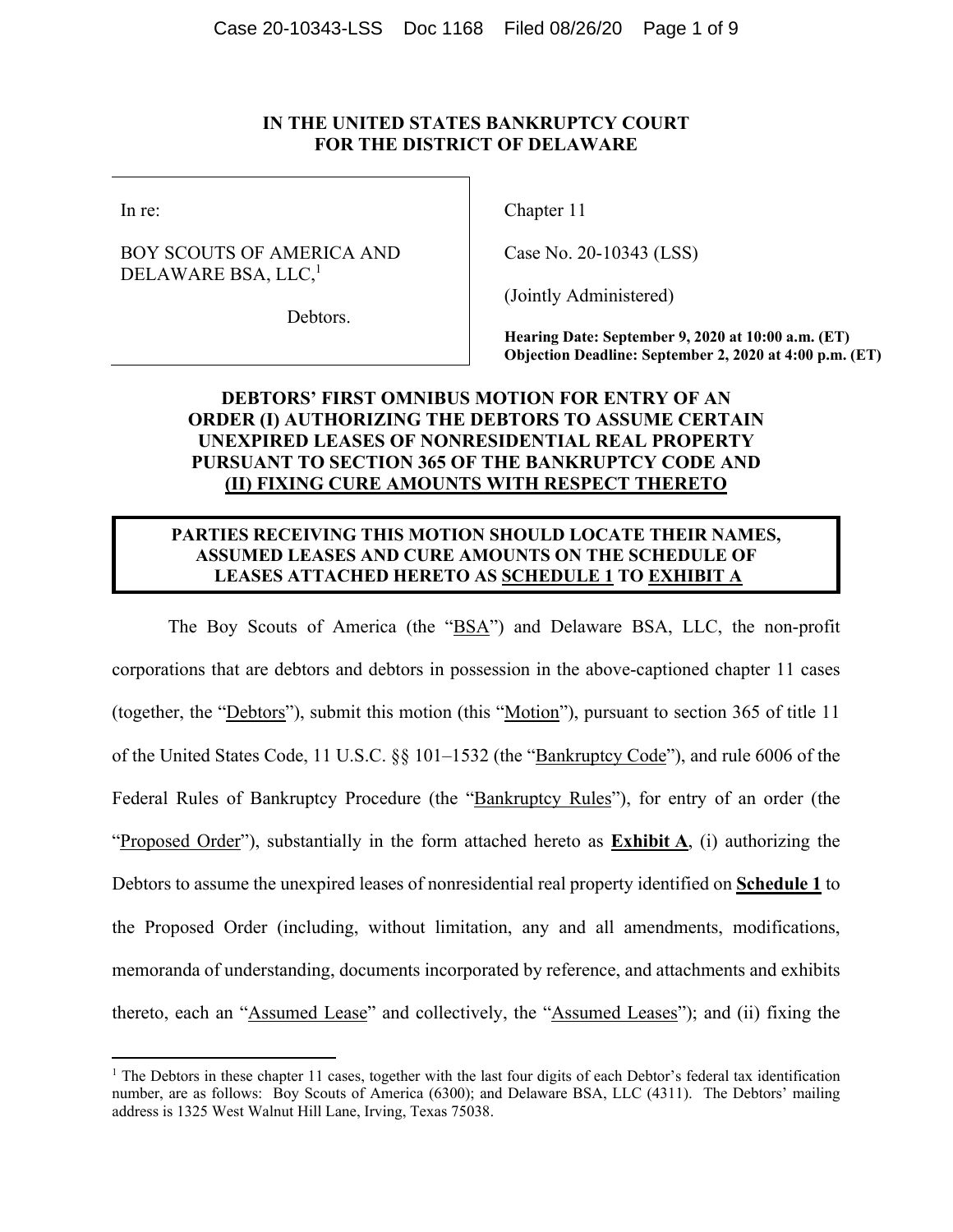#### Case 20-10343-LSS Doc 1168 Filed 08/26/20 Page 2 of 9

amounts, pursuant to section 365(b)(1) of the Bankruptcy Code, required to be paid by the Debtors to satisfy any monetary defaults arising under the Assumed Leases as the amounts identified on **Schedule 1** to the Proposed Order (each, a "Cure Amount" and collectively, the "Cure Amounts"). In support of this Motion, the Debtors respectfully state as follows:

#### **STATUS OF THE CASES AND JURISDICTION**

1. The Debtors commenced these cases on February 18, 2020 (the "Petition Date"), and they continue to operate their non-profit organization and manage their properties as debtors in possession pursuant to sections 1107(a) and 1108 of the Bankruptcy Code. These chapter 11 cases are being jointly administered for procedural purposes only pursuant to Bankruptcy Rule 1015(b) and rule 1015-1 of the Local Rules of Bankruptcy Practice and Procedure of the United States Bankruptcy Court for the District of Delaware (the "Local Rules").

2. On March 5, 2020, the United States Trustee for the District of Delaware (the "U.S. Trustee") appointed an official committee of tort claimants (the "Tort Claimants' Committee") and an official committee of unsecured creditors (the "Creditors' Committee") pursuant to section 1102 of the Bankruptcy Code. On April 24, 2020, the United States Bankruptcy Court for the District of Delaware (the "Court") appointed James L. Patton, Jr. as the legal representative of future abuse claimants (the "Future Claimants' Representative") pursuant to sections 105(a) and 1109(b) of the Bankruptcy Code. No trustee or examiner has been appointed in these chapter 11 cases.

3. The Court has jurisdiction to consider this Motion pursuant to 28 U.S.C. § 1334 and the *Amended Standing Order of Reference* from the United States District Court for the District of Delaware, dated February 29, 2012. This is a core proceeding within the meaning of 28 U.S.C.  $\S 157(b)(2)$ , and the Debtors confirm their consent, pursuant to Local Rule 9013-1(f), to the entry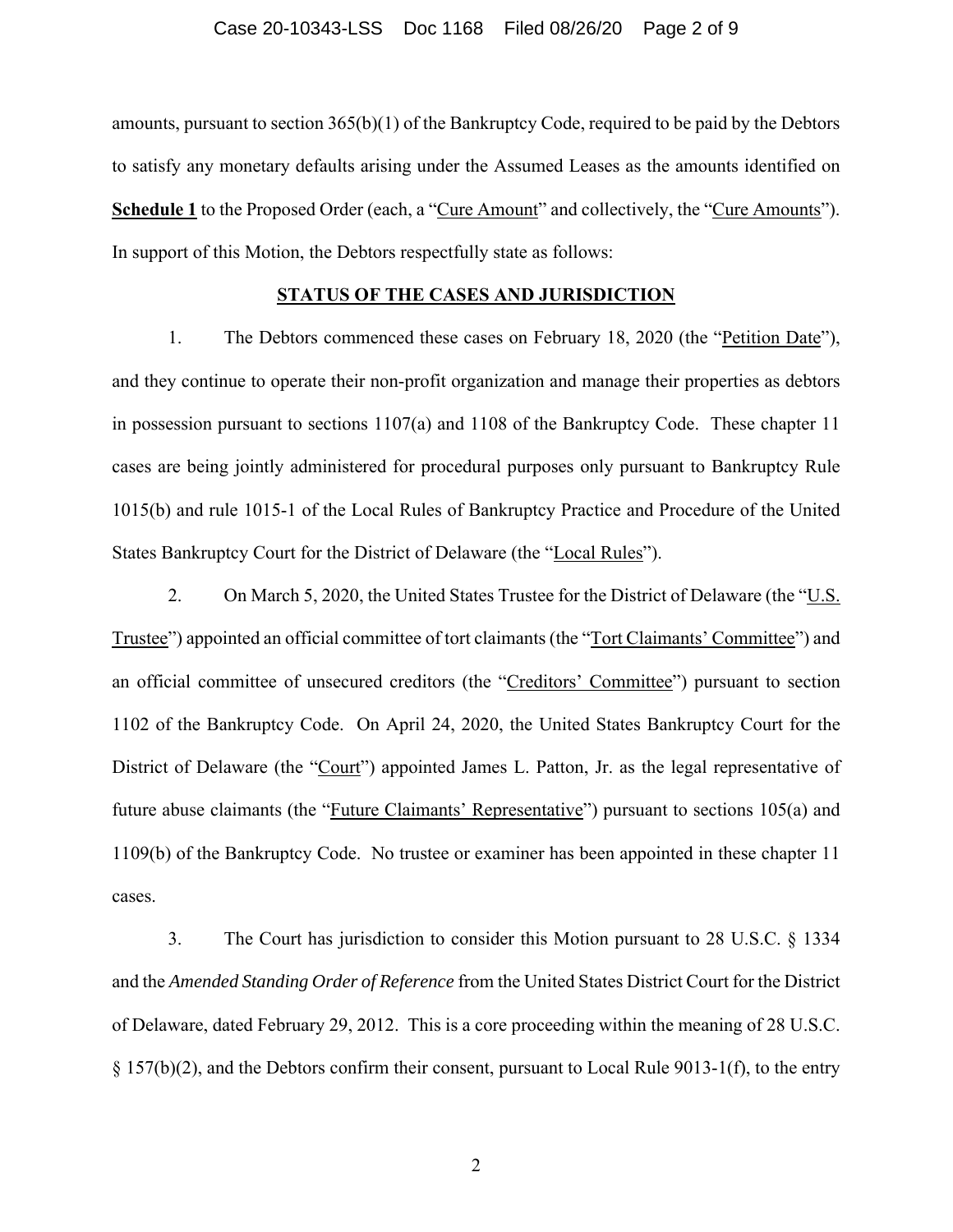#### Case 20-10343-LSS Doc 1168 Filed 08/26/20 Page 3 of 9

of a final order or judgment by the Court in connection with this Motion if it is determined that the Court, absent consent of the parties, cannot enter final orders or judgments in connection herewith consistent with Article III of the United States Constitution. Venue is proper pursuant to 28 U.S.C. §§ 1408 and 1409.

4. The statutory and other bases for the relief requested herein are section 365 of the Bankruptcy Code and Bankruptcy Rule 6006.

## **BACKGROUND OF THE DEBTORS**

5. Information regarding the Debtors' non-profit operations, capital structure and the circumstances preceding the Petition Date may be found in the *Declaration of Brian Whittman in Support of the Debtors' Chapter 11 Petitions and First Day Pleadings [Docket No. 16] and the Debtors' Informational Brief* [Docket No. 4].

#### **THE DEBTORS' UNEXPIRED LEASES**

6. Section 365(d)(4)(A) of the Bankruptcy Code provides that an unexpired lease of nonresidential real property will be deemed rejected if the debtor does not assume or reject such unexpired lease by the earlier of: (i) 120 days after the petition date; or (ii) the date of the entry of an order confirming a plan. *See* 11 U.S.C. § 365(d)(4)(A). The Court may, however, extend the 120-day deadline for an additional 90 days upon motion of the debtor for cause. See 11 U.S.C. §  $365(d)(4)(B)(i)$ .

7. On July 9, 2020, the Court entered that certain *Order, Pursuant to 11 U.S.C. § 365(d)(4), Extending Time to Assume or Reject Unexpired Leases of Non-Residential Real Property* [Docket No. 994] (the "Extension Order"), which extended the period within which the Debtors may assume or reject unexpired leases of nonresidential real property to and including September 15, 2020.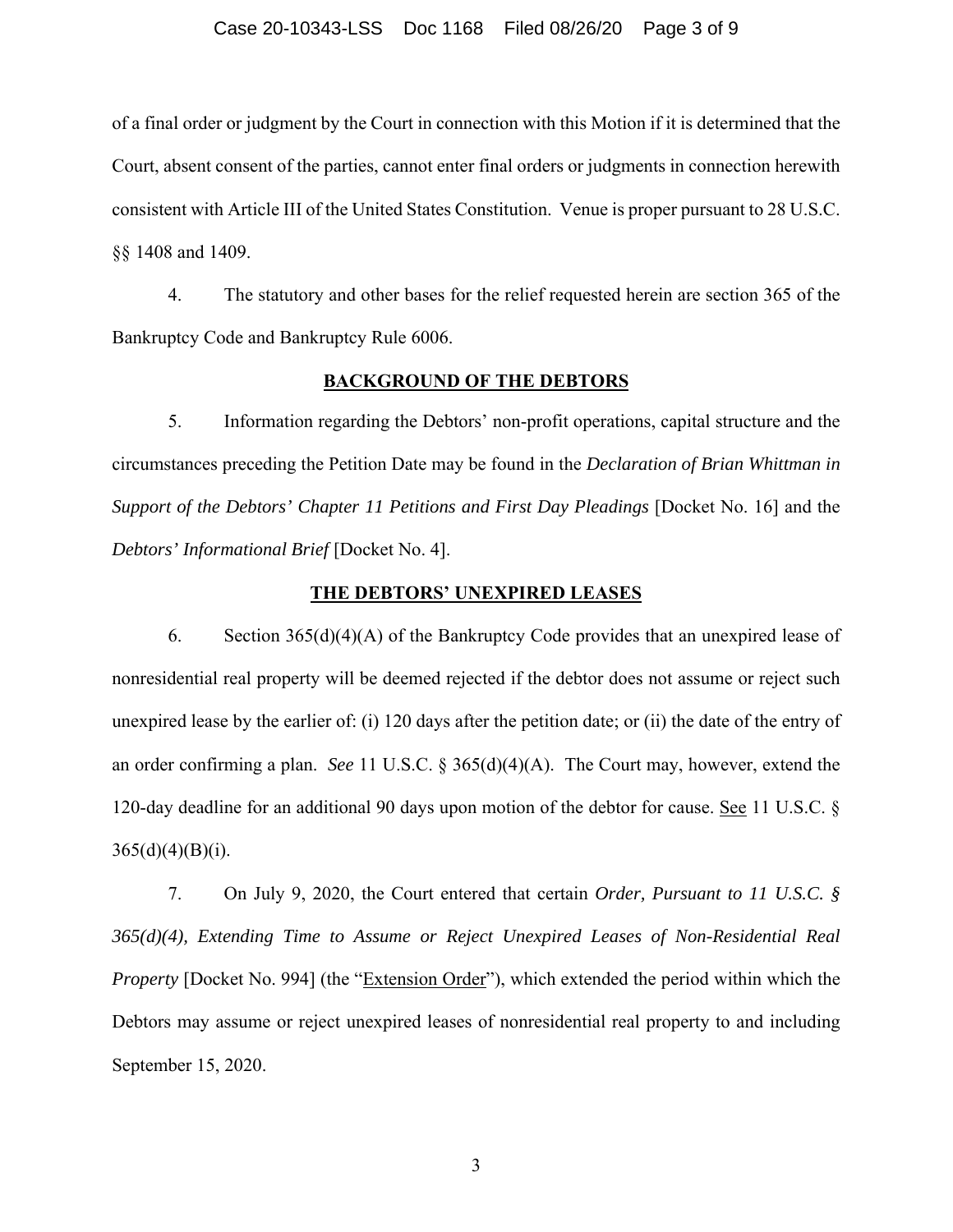## Case 20-10343-LSS Doc 1168 Filed 08/26/20 Page 4 of 9

8. The BSA is a party to numerous agreements that may constitute leases of nonresidential real property (collectively, the "Unexpired Leases"). The Unexpired Leases pertain to various properties, including forty-nine (49) Scout Shops located across the United States;<sup>2</sup> the Summit Bechtel Family National Scout Reserve located in the New River Gorge area of West Virginia (the "Summit"); and a warehouse located in Charlotte, North Carolina:

- Scout Shops: A significant portion of the BSA's annual revenue comes from retail merchandise and product sales at approximately Scout Shops located across the United States. As of the Petition Date, these sales generated approximately \$120 million in total annual revenue. Numerous local councils support these national sales efforts by designating a portion of their office space as a Scout Shop pursuant to lease agreements with the BSA. The Scout Shops are locations where the BSA sells uniforms, apparel, camping equipment, and other merchandise directly to BSA members. In return for the lease of local councils' office space, the BSA remits monthly rent payments to such local councils based on a percentage of sales. This payment is calculated as eight percent (8%) of net sales at the Scout Shop location, plus an additional five percent (5%) escalator on annual sales that exceed \$750,000 at such location.
- Summit Bechtel Family National Scout Reserve: The Summit is a 14,000-acre high adventure facility located in the New River Gorge area of West Virginia. The real property and improvements of the Summit are owned by one of the BSA's wholly owned subsidiaries, Arrow WV, Inc., and leased to the BSA under that certain Shared Services Agreement and Lease of Premises, dated as of February 13, 2017. Under that agreement, the BSA also provides the necessary services required to operate the Summit.
- Overflow Warehouse: The BSA subleases nearly 50,000 square feet of warehouse space in Charlotte, North Carolina from MXD Group, Inc. under the terms of a sublease dated May 8, 2017. The BSA uses these premises as an overflow warehouse for the BSA-owned National Distribution Center, which is also located in Charlotte. MXD Group, Inc. is the lessee under a master lease agreement with CK Ridge Creek West III, LLC, dated August 1, 2016.
- 9. The Debtors have strategically reviewed the Unexpired Leases in connection with

their efforts to maximize the value of their estates in these chapter 11 cases. As a result, the

<sup>&</sup>lt;sup>2</sup> The leases for many of the Scout Shop locations have expired under their terms, and the BSA and local council counterparties are continuing to operate on the same terms provided for under the expired leases.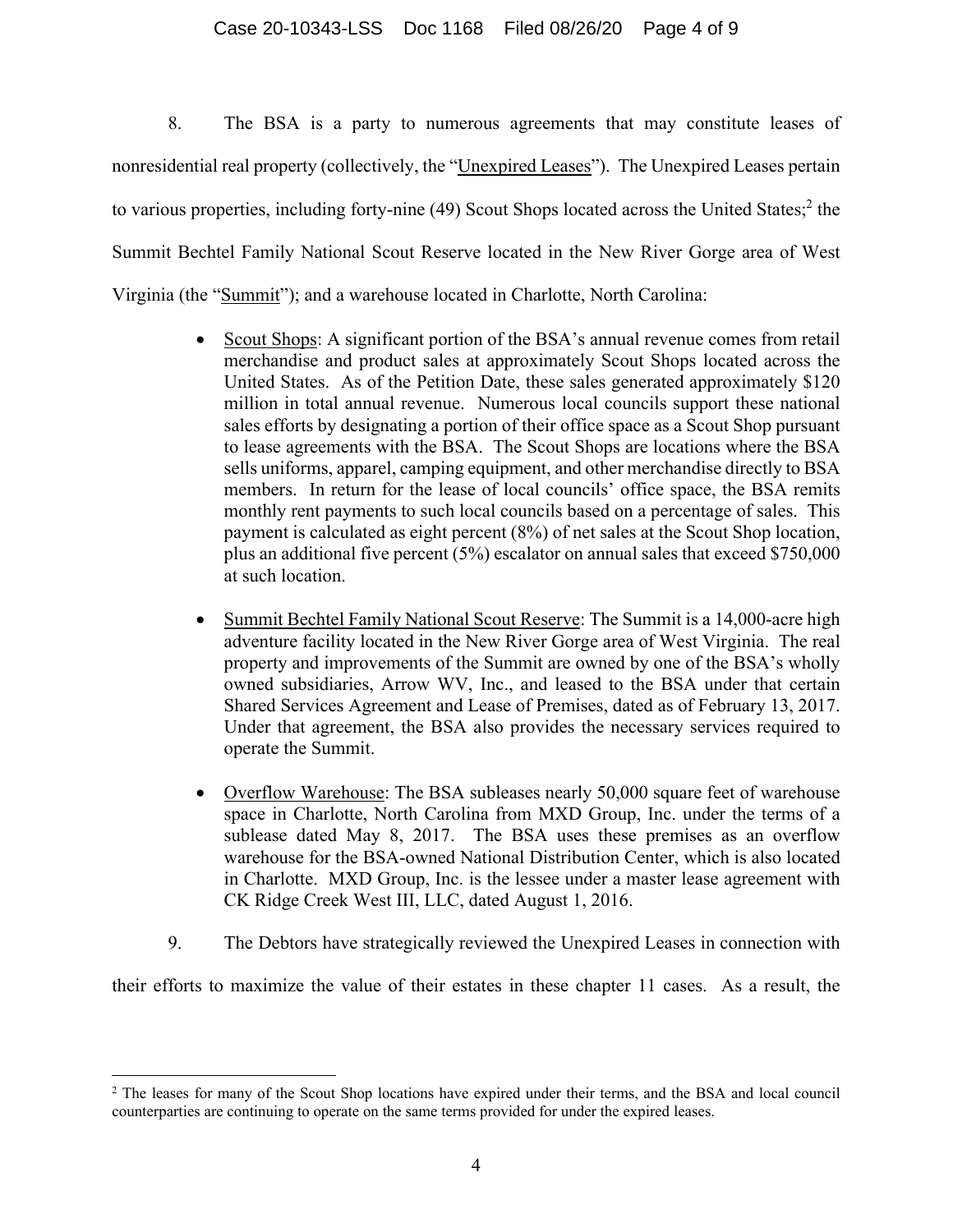Debtors have identified the Assumed Leases, which will continue to provide meaningful value to their estates and ongoing operations. $3$ 

## **RELIEF REQUESTED**

10. By this Motion, the Debtors request entry of the Proposed Order, substantially in the form attached hereto as **Exhibit A**, pursuant to section 365 of the Bankruptcy Code and Bankruptcy Rules 6006, (i) authorizing the Debtors to assume the Assumed Leases listed on Schedule 1 to the Proposed Order and (ii) fixing the Cure Amounts with respect to the Assumed Leases.

# **BASIS FOR RELIEF**

# **I. The Debtors' Assumption of the Assumed Leases Is a Reasonable Exercise of the Debtors' Business Judgment and Should Be Approved under Section 365(a) of the Bankruptcy Code.**

11. Section 365(a) of the Bankruptcy Code provides, in pertinent part, that a debtor in possession, "subject to the court's approval, may assume or reject any executory contract or unexpired lease of the debtor." 11 U.S.C. § 365(a). Section 365 "enables the trustee [or debtor in possession] to maximize the value of the debtor's estate by assuming executory contracts and unexpired leases that benefit the estate and rejecting those that do not." L.R.S.C. Co. v. Rickel Home Ctrs., Inc. (In re Rickel Home Ctrs., Inc.), 209 F.3d 291, 298 (3d Cir. 2000). In the Third Circuit, as well as in other jurisdictions, courts apply the business judgment standard to determine whether to approve a debtor's decision to assume an executory contract or unexpired lease. See Orion Pictures Corp. v. Showtime Networks, Inc. (In re Orion Pictures Corp.), 4 F.3d 1095, 1099

<sup>&</sup>lt;sup>3</sup> The BSA is in the process of seeking a further extension of the period within which it may assume or reject certain Assumed Leases beyond the September 15, 2020 deadline set forth in the Extension Order. If one or more Assumed Lease counterparties agrees to grant such an extension, the BSA will file a certification of counsel with the Court for entry of an order approving the extension in accordance with section 365(d)(4)(B)(ii) of the Bankruptcy Code and remove the relevant Assumed Lease from Schedule 1 to the Proposed Order.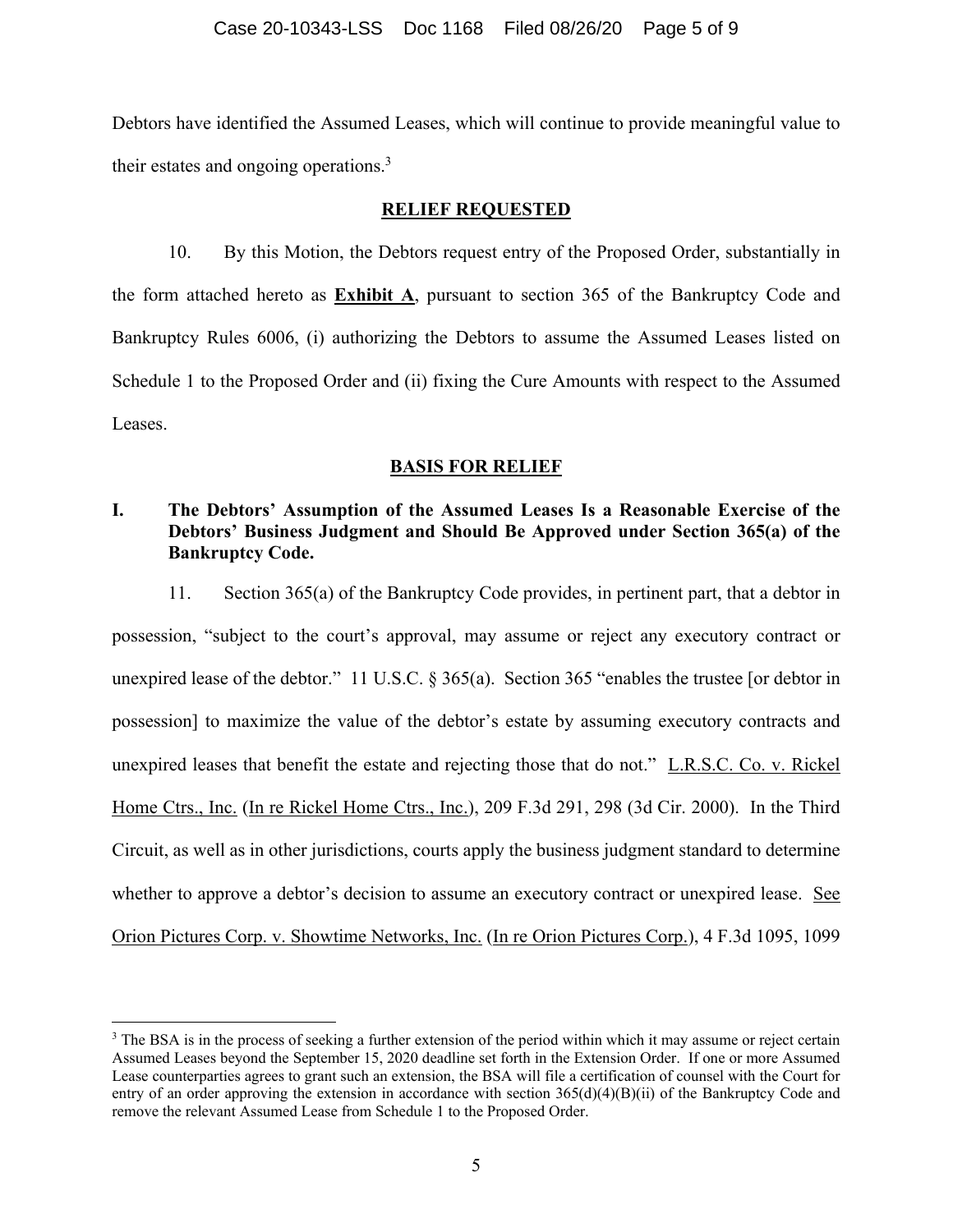#### Case 20-10343-LSS Doc 1168 Filed 08/26/20 Page 6 of 9

(2d Cir. 1993), cert. dismissed, 511 U.S. 1026 (1994); *Sha*ron Steel Corp. v. National Fuel Gas Distrib. Corp. (In re Sharon Steel Corp.), 872 F.2d 36, 40 (3d Cir. 1989).

12. Courts routinely approve motions to assume or reject executory contracts or unexpired leases upon a showing that the debtor's decision to take such action will benefit the debtor's estate and is an exercise of sound business judgment. See NLRB v. Bildisco & Bildisco, 465 U.S. 513, 523 (1984) (stating that the traditional standard applied by courts under section 365 is that of "business judgment"); see also In re Sharon Steel Corp., 872 F.2d at 40. Courts generally do not second-guess a debtor's business judgment concerning the assumption or rejection of an executory contract or unexpired lease. See, e.g., In re HQ Global Holdings, Inc., 290 B.R. 507, 511 (Bankr. D. Del. 2003) (finding that a debtor's decision to assume or reject an executory contract is governed by the business judgment standard and can only be overturned if the decision was the product of bad faith, whim or caprice). The business judgment test "requires only that the trustee [or debtor in possession] demonstrate that [assumption] or rejection of the contract will benefit the estate." Wheeling-Pittsburgh Steel Corp. v. W. Penn Power Co., (In re Wheeling-Pittsburgh Steel Corp.), 72 B.R. 845, 846 (Bankr. W.D. Pa. 1987) (citations omitted). Any more exacting scrutiny would slow the administration of a debtor's estate and increase costs, interfere with the Bankruptcy Code's provision for private control of administration of the estate and threaten the court's ability to control a case impartially. See Richmond Leasing Co. v. Capital Bank, N.A., 762 F.2d 1303, 1311 (5th Cir. 1985).

13. Here, the Debtors' determination to assume the Assumed Leases is supported by a valid business purpose and is in the best interests of the Debtors' estates and creditors. The Debtors have determined that the Assumed Leases provide value to the Debtors. The Scout Shop leases and the warehouse lease are integral to the BSA's sales operations, which comprise a significant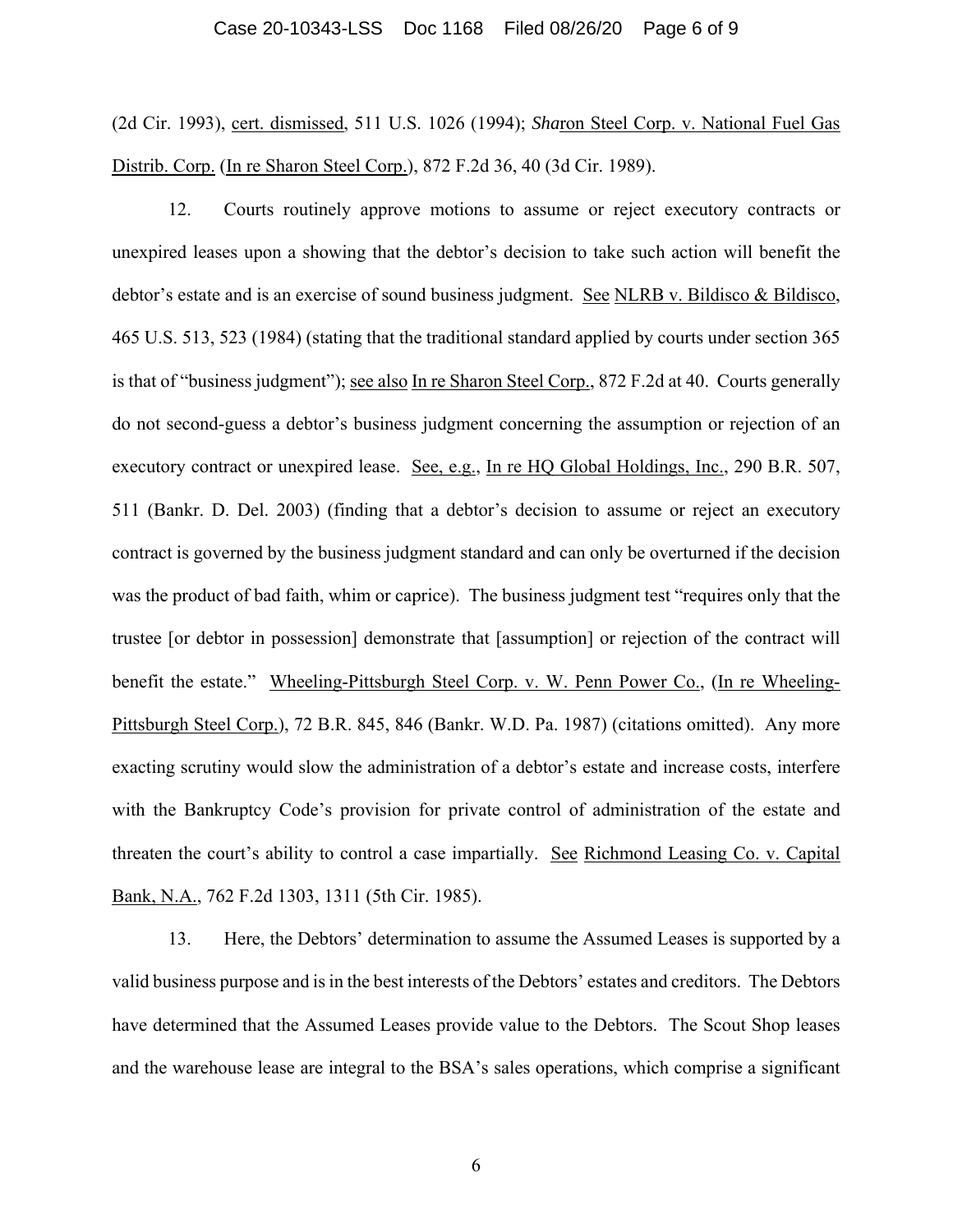#### Case 20-10343-LSS Doc 1168 Filed 08/26/20 Page 7 of 9

portion of the BSA's revenue. The Summit is the preeminent summer camp, high adventure facility, and leadership training center for the millions of Scouts and adult leaders involved in Scouting, and as such, plays an important part in carrying out the BSA's mission. For these reasons, the Debtors have determined, in the exercise of their reasonable business judgment, that it is in the best interests of the Debtors, their estates, and creditors to assume the Assumed Leases.

## **II. The Debtors Have Satisfied Any Applicable Requirements of Section 365(b) of the Bankruptcy Code**

14. Pursuant to sections 365(b)(1)(A) and (B) of the Bankruptcy Code, if there has been a default under an unexpired lease, the debtor may not assume such lease unless, at the time of assumption of such lease, the debtor (i) cures or provides adequate assurance that it will promptly cure the default and (ii) compensates or provides adequate assurance of prompt future compensation for actual pecuniary losses resulting from such default. 11 U.S.C. § 365(b)(1)(A)- (B). The Debtors will cure all such defaults by paying the Cure Amounts listed on Schedule 1 to the Proposed Order.

15. In addition to the requirements of sections  $365(b)(1)(A)$  and (B), if there has been a default under an unexpired lease, a debtor must, at the time of assumption, provide adequate assurance of future performance under such lease. 11 U.S.C.  $\S$  365(b)(1)(C). The Debtors respectfully submit that there is adequate assurance of future performance under the Assumed Leases given the Debtors' history of substantial performance under the Assumed Leases, both preand postpetition.

16. For the foregoing reasons, and in the sound exercise of their reasonable business judgment, the Debtors believe that the assumption of the Assumed Leases is both warranted and appropriate and should therefore be approved pursuant to section 365 of the Bankruptcy Code.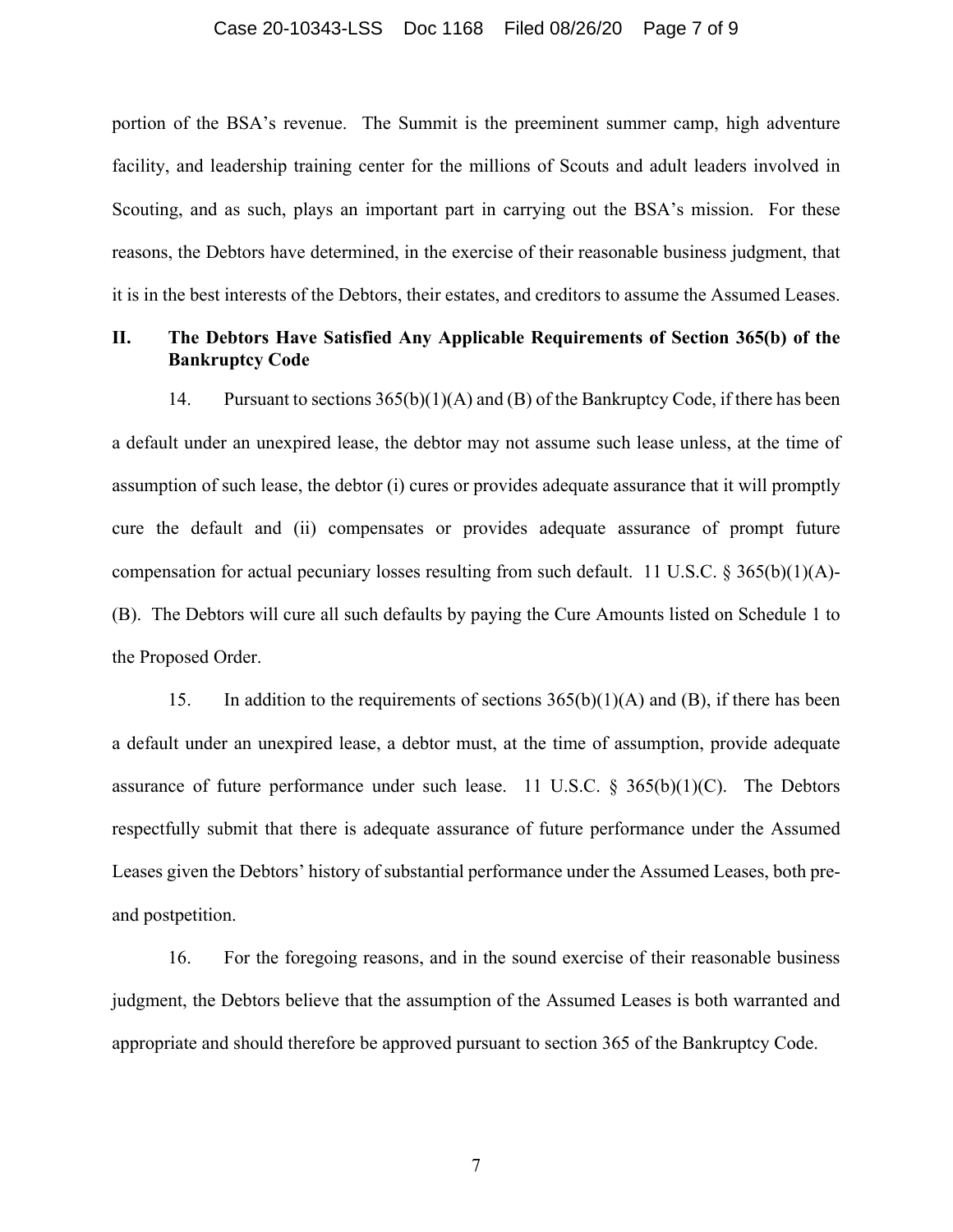#### **NOTICE**

17. Notice of this Motion will be provided to (i) the non-debtor counterparties to the Assumed Leases; (ii) the Office of the United States Trustee for the District of Delaware; (iii) counsel to the Tort Claimants' Committee; (iv) counsel to the Creditors' Committee; (v) counsel to the Future Claimants' Representative; (vi) counsel to the Ad Hoc Committee of Local Councils; (vii) counsel to JPMorgan Chase Bank National Association; (viii) the County Commission of Fayette County (West Virginia), as issuer of those certain Commercial Development Revenue Bonds (Arrow WV Project), Series 2010A, 2010B and 2012; and (ix) any party that has requested notice pursuant to Bankruptcy Rule 2002. The Debtors submit that, in light of the nature of the relief requested herein, no other or further notice need be given.

## **CONCLUSION**

WHEREFORE, the Debtors respectfully request that the Court enter the Proposed Order, substantially in the form attached hereto as **Exhibit A**, granting the relief requested in this Motion and such other and any further relief as the Court may deem just and proper.

*[Remainder of Page Intentionally Left Blank]*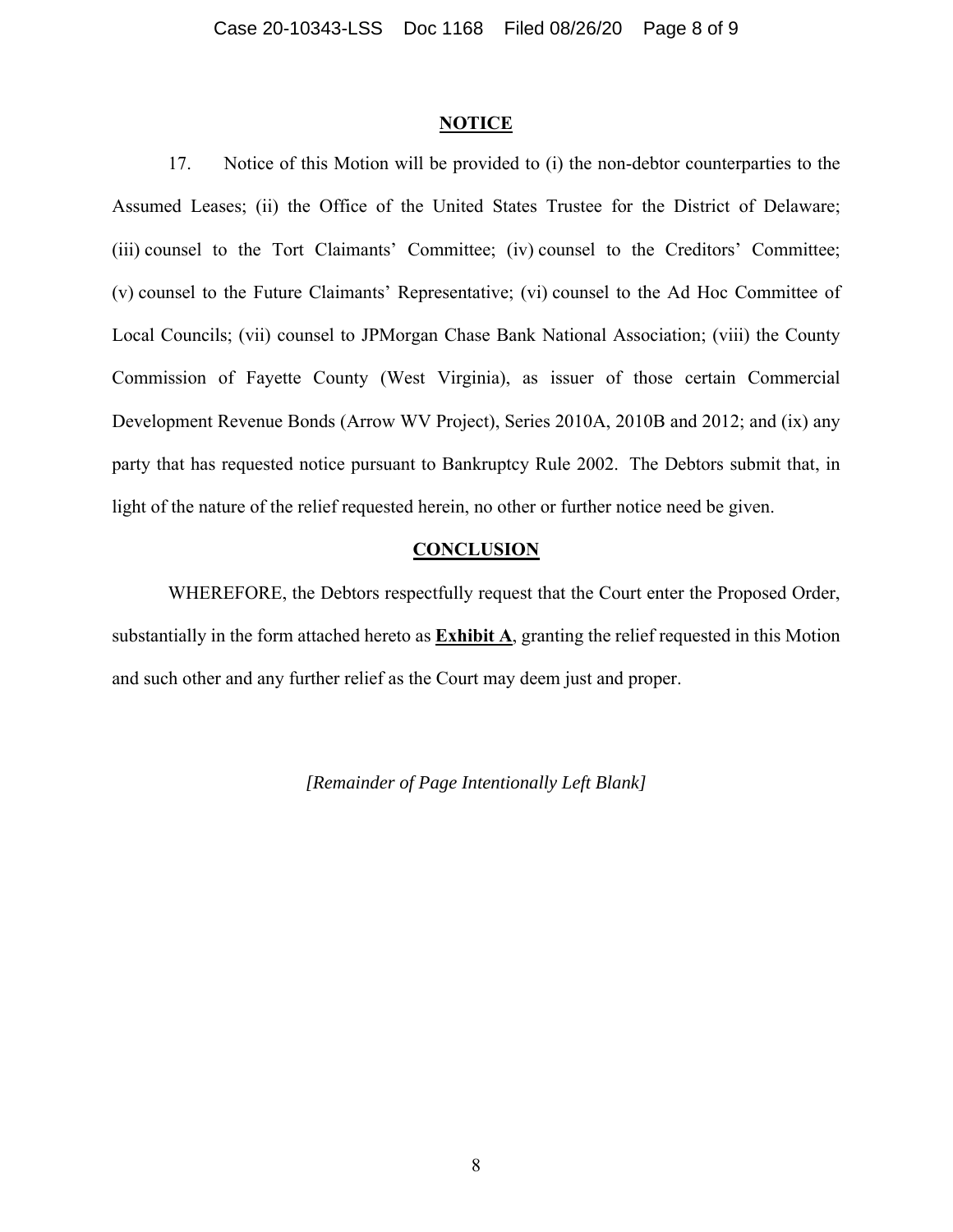Dated: August 26, 2020 Wilmington, Delaware

#### MORRIS, NICHOLS, ARSHT & TUNNELL LLP

*/s/ Eric W. Moats*

Derek C. Abbott (No. 3376) Andrew R. Remming (No. 5120) Eric W. Moats (No. 6441) Paige N. Topper (No. 6470) 1201 North Market Street, 16th Floor P.O. Box 1347 Wilmington, Delaware 19899-1347 Telephone: (302) 658-9200 Email: dabbott@mnat.com aremming@mnat.com emoats@mnat.com ptopper@mnat.com

 $-$  and  $-$ 

SIDLEY AUSTIN LLP Jessica C. K. Boelter (admitted *pro hac vice*) 787 Seventh Avenue New York, New York 10019 Telephone: (212) 839-5300 Email: jboelter@sidley.com

 $-$  and  $-$ 

SIDLEY AUSTIN LLP

Thomas A. Labuda (admitted *pro hac vice*) Michael C. Andolina (admitted *pro hac vice*) Matthew E. Linder (admitted *pro hac vice*) Blair M. Warner (admitted *pro hac vice*) One South Dearborn Street Chicago, Illinois 60603 Telephone: (312) 853-7000 Email: tlabuda@sidley.com mandolina@sidley.com mlinder@sidley.com blair.warner@sidley.com

## ATTORNEYS FOR THE DEBTORS AND DEBTORS IN POSSESSION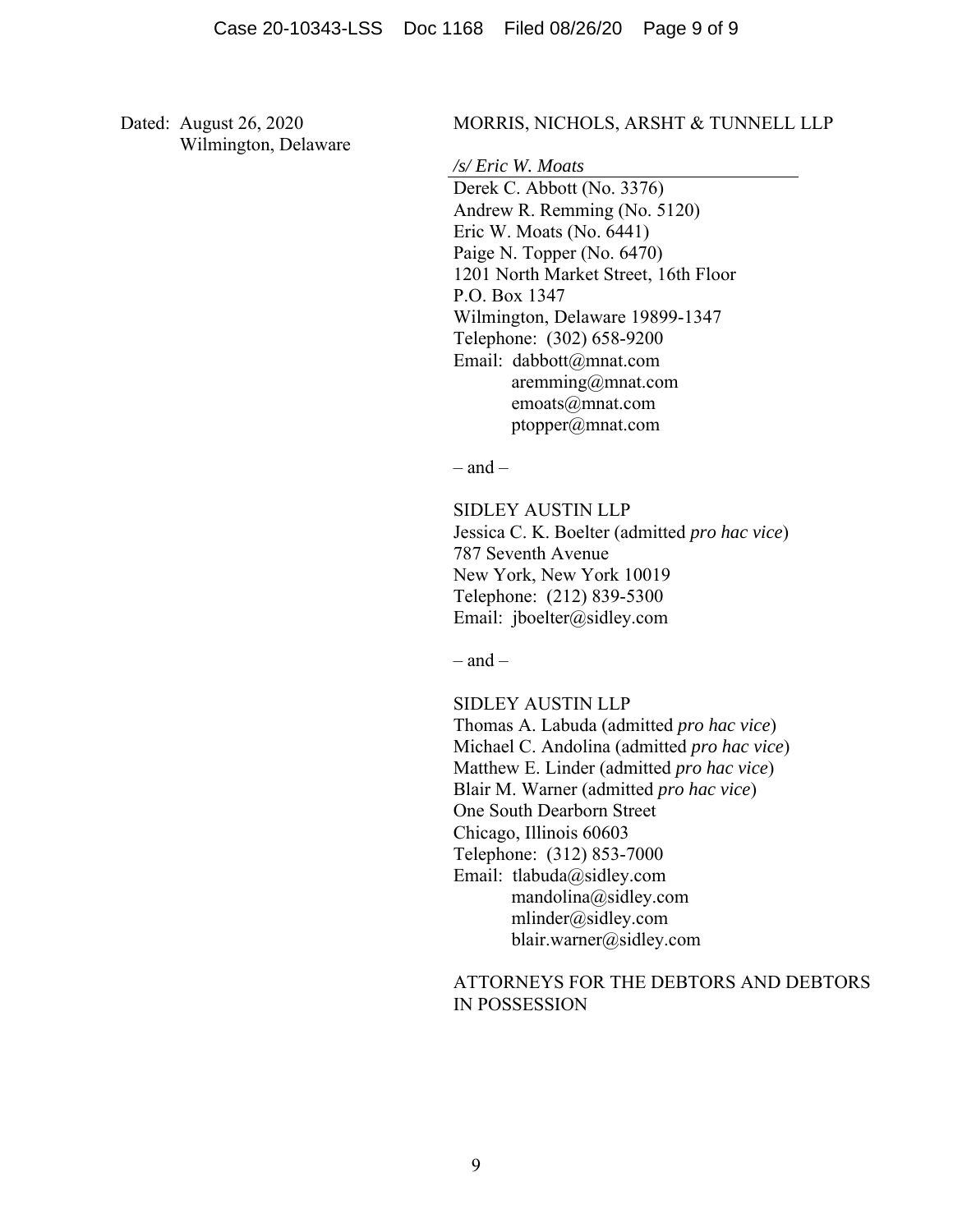# **IN THE UNITED STATES BANKRUPTCY COURT FOR THE DISTRICT OF DELAWARE**

In re:

BOY SCOUTS OF AMERICA AND DELAWARE BSA, LLC,<sup>1</sup>

Debtors.

Chapter 11

Case No. 20-10343 (LSS)

(Jointly Administered)

**Hearing Date September 9, 2020 at 10:00 a.m. (ET) Objection Deadline September 2, 2020 at 4:00 p.m. (ET)**

# **NOTICE OF DEBTORS' FIRST OMNIBUS MOTION FOR ENTRY OF AN ORDER (I) AUTHORIZING THE DEBTORS TO ASSUME CERTAIN UNEXPIRED LEASES OF NONRESIDENTIAL REAL PROPERTY PURSUANT TO SECTION 365 OF THE BANKRUPTCY CODE AND (II) FIXING CURE AMOUNTS WITH RESPECT THERETO**

PLEASE TAKE NOTICE that today, the above-captioned debtors and debtors in possession (the "Debtors") filed the *Debtors' First Omnibus Motion for Entry of an Order (I) Authorizing the Debtors to Assume Certain Unexpired Leases of Nonresidential Real Property Pursuant to Section 365 Of The Bankruptcy Code And (Ii) Fixing Cure Amounts With Respect Thereto* (the "Motion").

 PLEASE TAKE FURTHER NOTICE that objections, if any, to the Motion must be: (a) in writing and served on or before **September 2, 2020, at 4:00 p.m. (ET)** (the "Objection Deadline"); (b) filed with the Clerk of the Bankruptcy Court, 824 N. Market Street, 3rd Floor, Wilmington, Delaware 19801; and (c) served so as to be received on or before the Objection Deadline by the undersigned counsel.

PLEASE TAKE FURTHER NOTICE THAT only objections made in writing and timely filed and received, in accordance with the procedures above, will be considered by the Bankruptcy Court at such hearing.

PLEASE TAKE FURTHER NOTICE THAT A HEARING ON THE MOTION WILL BE HELD ON **SEPTEMBER 9, 2020, AT 10:00 A.M. (ET)** BEFORE THE HONORABLE LAURIE SELBER SILVERSTEIN AT THE UNITED STATES BANKRUPTCY COURT FOR THE DISTRICT OF DELAWARE, 824 MARKET STREET, 6TH FLOOR, COURTROOM #2, WILMINGTON, DELAWARE 19801.

<sup>&</sup>lt;sup>1</sup> The Debtors in these chapter 11 cases, together with the last four digits of each Debtor's federal tax identification number, are as follows: Boy Scouts of America (6300) and Delaware BSA, LLC (4311). The Debtors' mailing address is 1325 West Walnut Hill Lane, Irving, Texas 75038.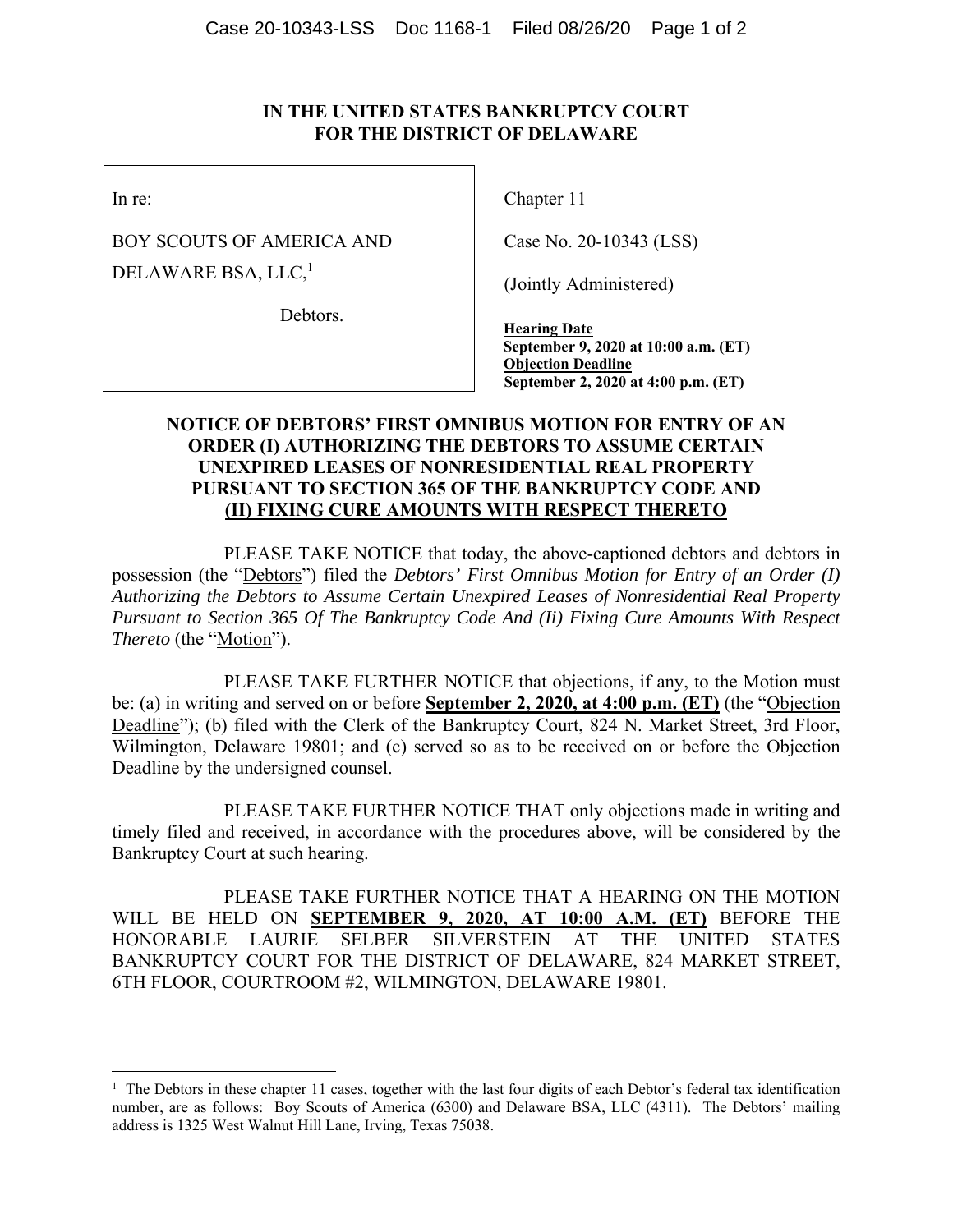IF YOU FAIL TO RESPOND IN ACCORDANCE WITH THIS NOTICE, THE COURT MAY GRANT THE RELIEF REQUESTED IN THE MOTION WITHOUT FURTHER NOTICE OR HEARING.

Dated: August 26, 2020 Wilmington, Delaware

## MORRIS, NICHOLS, ARSHT & TUNNELL LLP

*/s/ Eric W. Moats* Derek C. Abbott (No. 3376) Andrew R. Remming (No. 5120) Eric W. Moats (No. 6441) Paige N. Topper (No. 6470) 1201 North Market Street, 16th Floor P.O. Box 1347 Wilmington, Delaware 19899-1347 Telephone: (302) 658-9200 Email: dabbott@mnat.com aremming@mnat.com emoats@mnat.com ptopper@mnat.com

– and –

SIDLEY AUSTIN LLP Jessica C. K. Boelter (admitted *pro hac vice*) William E. Curtin 787 Seventh Avenue New York, New York 10019 Telephone: (212) 839-5300 Email: jboelter@sidley.com wcurtin@sidely.com

 $-$  and  $-$ 

SIDLEY AUSTIN LLP Thomas A. Labuda (admitted *pro hac vice*) Michael C. Andolina (admitted *pro hac vice*) Matthew E. Linder (admitted *pro hac vice*) Blair M. Warner (admitted *pro hac vice*) One South Dearborn Street Chicago, Illinois 60603 Telephone: (312) 853-7000 Email: tlabuda@sidley.com mandolina@sidley.com mlinder@sidley.com blair.warner@sidley.com

ATTORNEYS FOR THE DEBTORS AND DEBTORS IN POSSESSION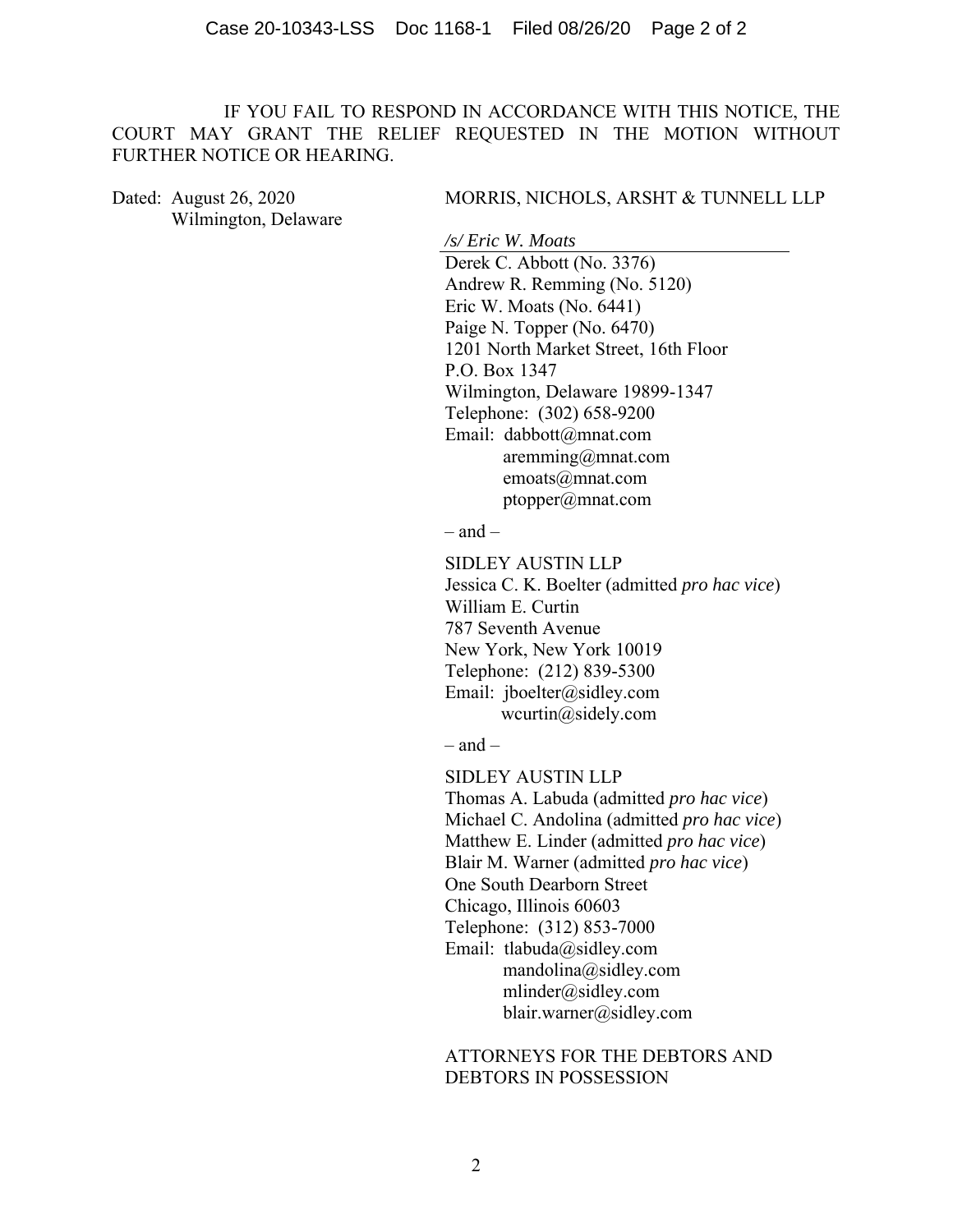# **Exhibit A**

**Proposed Order**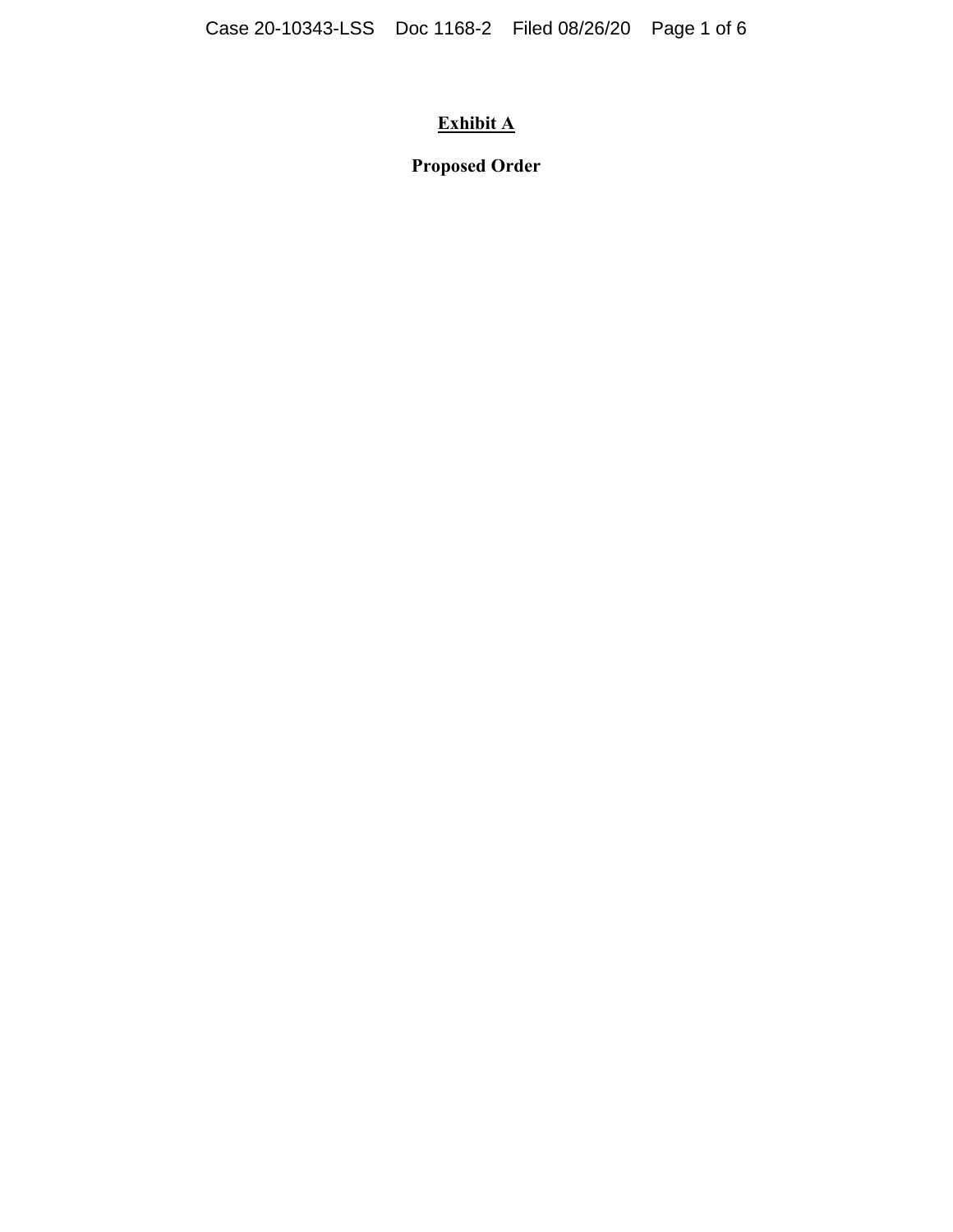## **IN THE UNITED STATES BANKRUPTCY COURT FOR THE DISTRICT OF DELAWARE**

In re:

# BOY SCOUTS OF AMERICA AND DELAWARE BSA, LLC,<sup>1</sup>

Chapter 11

Case No. 20-10343 (LSS)

(Jointly Administered)

Debtors.

**Ref. Docket No. \_\_\_** 

# **ORDER (I) AUTHORIZING THE DEBTORS TO ASSUME CERTAIN UNEXPIRED LEASES OF NONRESIDENTIAL REAL PROPERTY PURSUANT TO SECTION 365 OF THE BANKRUPTCY CODE AND (II) FIXING CURE AMOUNTS WITH RESPECT THERETO**

Upon the motion (the " $Motion$ ")<sup>2</sup> of the Debtors for entry of an order (this " $Order$ "),</u></u> pursuant to section 365 of the Bankruptcy Code and Bankruptcy Rule 6006, (i) authorizing the Debtors to assume the Assumed Leases, identified on **Schedule 1** attached hereto, and (ii) fixing the Cure Amounts; and this Court having jurisdiction over this matter pursuant to 28 U.S.C. § 1334 and the *Amended Standing Order of Reference* from the United States District Court for the District of Delaware, dated February 29, 2012; and entry of this Order being a core proceeding within the meaning of 28 U.S.C.  $\S$  157(b)(2); and the Debtors' having consented to the entry of a final order by this Court under Article III of the United States Constitution; and venue of this proceeding and the Motion in this District being proper pursuant to 28 U.S.C. §§ 1408 and 1409; and this Court having found that the Debtors' notice of the Motion and opportunity for a hearing on the Motion were appropriate under the circumstances and no other notice need be provided; and all objections to the Motion, if any, having been withdrawn, resolved or overruled; and the relief requested in

<sup>&</sup>lt;sup>1</sup> The Debtors in these chapter 11 cases, together with the last four digits of each Debtor's federal tax identification number, are as follows: Boy Scouts of America (6300) and Delaware BSA, LLC (4311). The Debtors' mailing address is 1325 West Walnut Hill Lane, Irving, Texas 75038.

<sup>&</sup>lt;sup>2</sup> All capitalized terms used but not otherwise defined herein have the meanings ascribed to such terms in the Motion.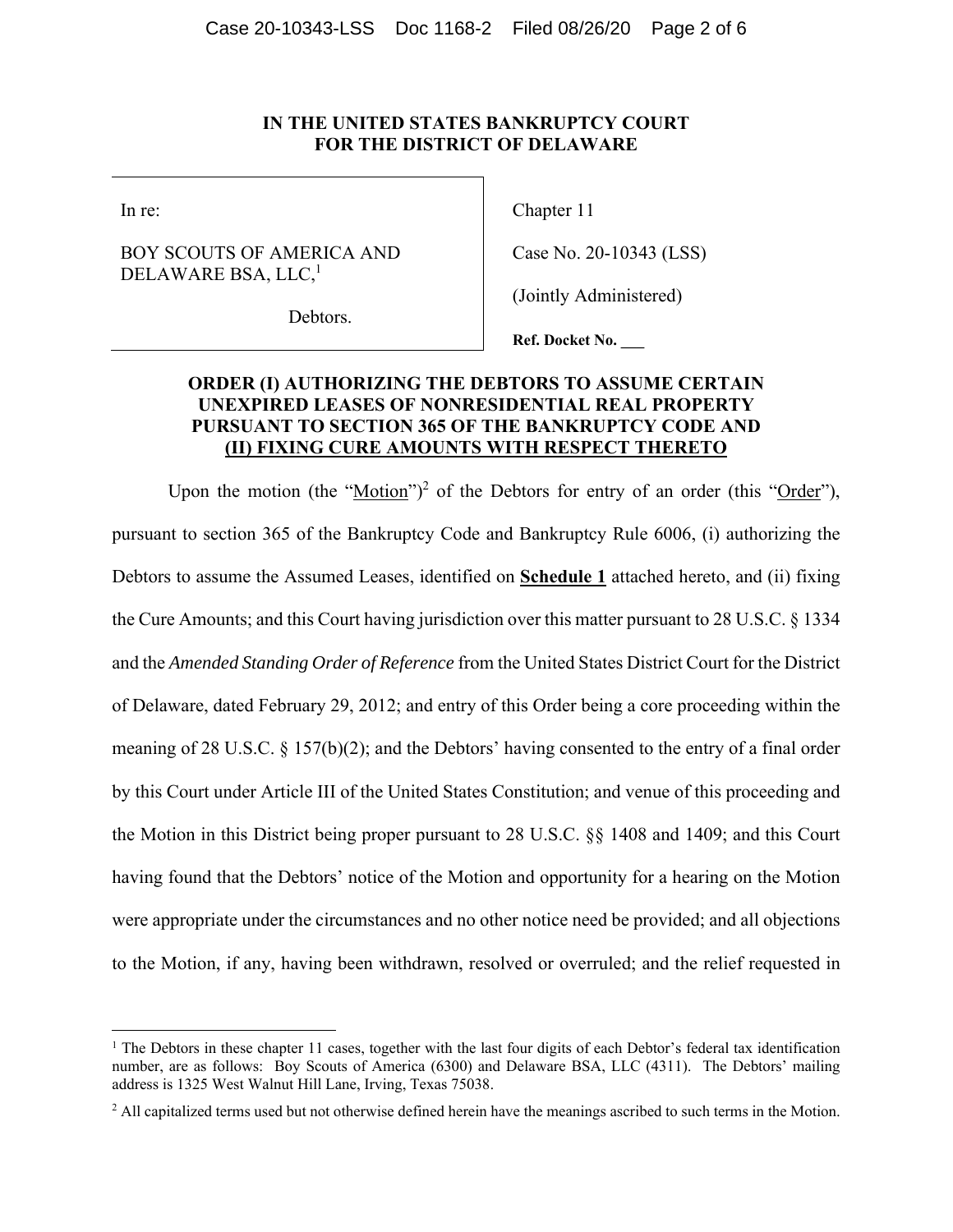#### Case 20-10343-LSS Doc 1168-2 Filed 08/26/20 Page 3 of 6

the Motion being in the best interests of the Debtors' estates, their creditors and other parties in interest; and this Court having determined that the legal and factual bases set forth in the Motion establish just cause for the relief granted herein; and after due deliberation and sufficient cause appearing therefor, it is HEREBY ORDERED THAT:

1. The relief requested in the Motion is GRANTED as set forth herein.

2. Pursuant to section 365 of the Bankruptcy Code, the Debtors are authorized to, and hereby do, assume the Assumed Leases identified on **Schedule 1** attached hereto.

3. The Debtors shall pay the respective Cure Amounts set forth on **Schedule 1** to this Order.

4. Upon entry of this Order, the non-debtor counterparties to the Assumed Leases shall be deemed to have consented to the Cure Amounts set forth on **Schedule 1**, and the Debtors' payment of the Cure Amounts and assumption of the Assumed Leases under this Order shall result in the full and final release and satisfaction of any claims or defaults arising under any Assumed Lease at any time before the date of the entry of this Order. All non-debtor counterparties to the Assumed Leases are forever barred from raising or asserting against the Debtors or their estates any default or breach under, or any claim or pecuniary loss arising under or related to, the Assumed Leases that existed prior to the date of the entry of this Order.

5. The Debtors' rights to later assign any of the Assumed Leases, in each case subject to, and in accordance with, the requirements of section 365 of the Bankruptcy Code, are hereby preserved and shall not be impaired by the entry of this Order.

6. The entry of this Order is without prejudice to the Debtors' right to request further extensions of time to assume or reject the Unexpired Leases consistent with section  $365(d)(4)(B)(ii)$  of the Bankruptcy Code.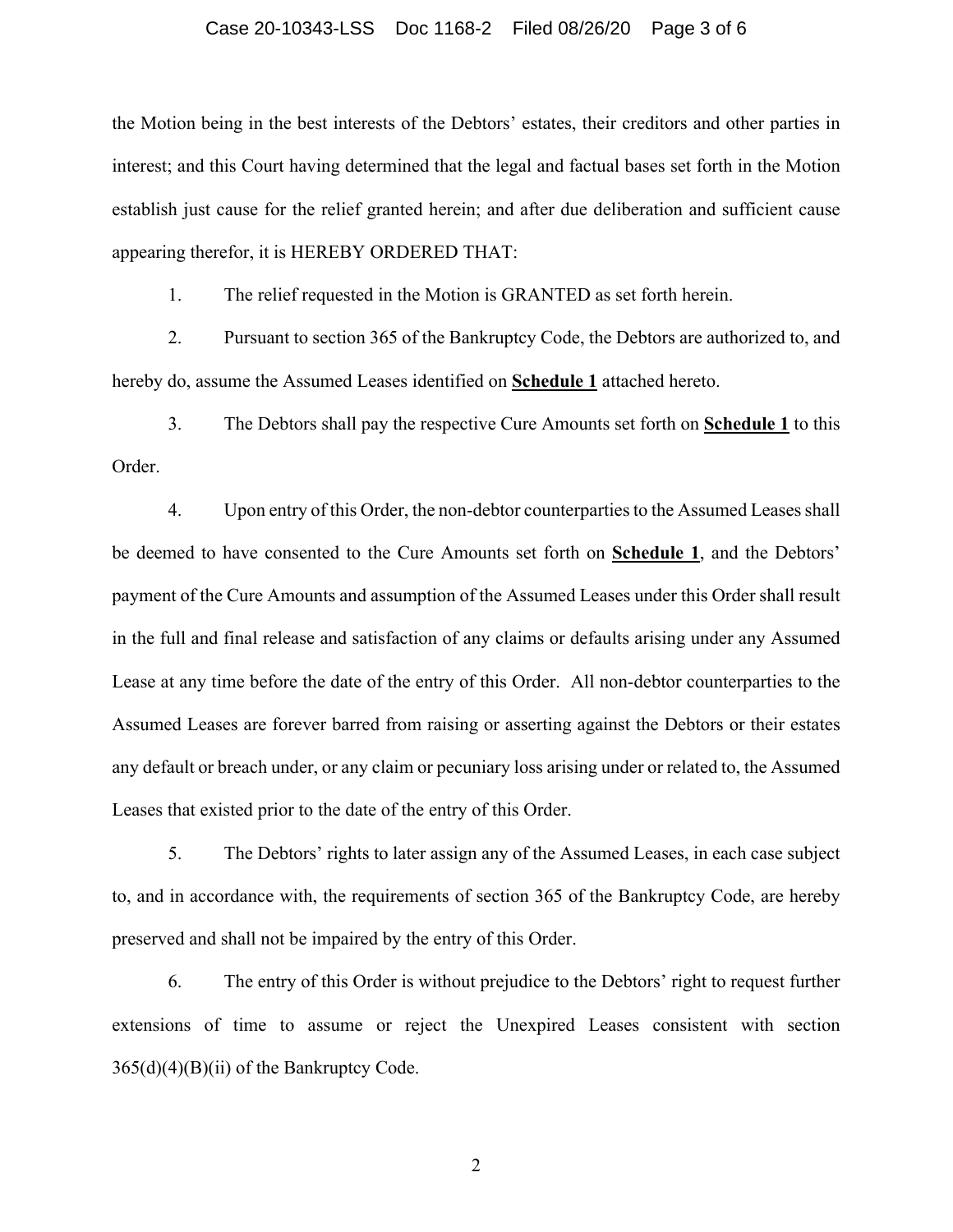#### Case 20-10343-LSS Doc 1168-2 Filed 08/26/20 Page 4 of 6

7. Notwithstanding the relief granted in this Order and any actions taken pursuant to such relief, nothing in this Order shall be deemed or construed as: (a) an admission as to the validity, priority or amount of any claim or lien against the Debtors; (b) a waiver or limitation of the Debtors' or any party in interest's rights to subsequently dispute any claim or lien on any grounds; (c) a promise or requirement to pay any prepetition claim; (d) an implication or admission that any particular claim is of a type specified or defined in the Motion or this Order; or (e) a waiver or limitation of the Debtors' or any other party in interest's rights under the Bankruptcy Code or any other applicable law.

8. Notice of the Motion as provided therein shall be deemed good and sufficient and the requirements of Bankruptcy Rule 6006(c) and such other Bankruptcy Rules as may be applicable are satisfied by such notice.

9. The Debtors are authorized to take all actions necessary to effectuate the relief granted in this Order in accordance with the Motion.

10. This Court retains exclusive jurisdiction with respect to all matters arising from or related to the implementation, interpretation, and enforcement of this Order.

Dated: 2020

Wilmington, Delaware THE HON. LAURIE SELBER SILVERSTEIN UNITED STATES BANKRUPTCY JUDGE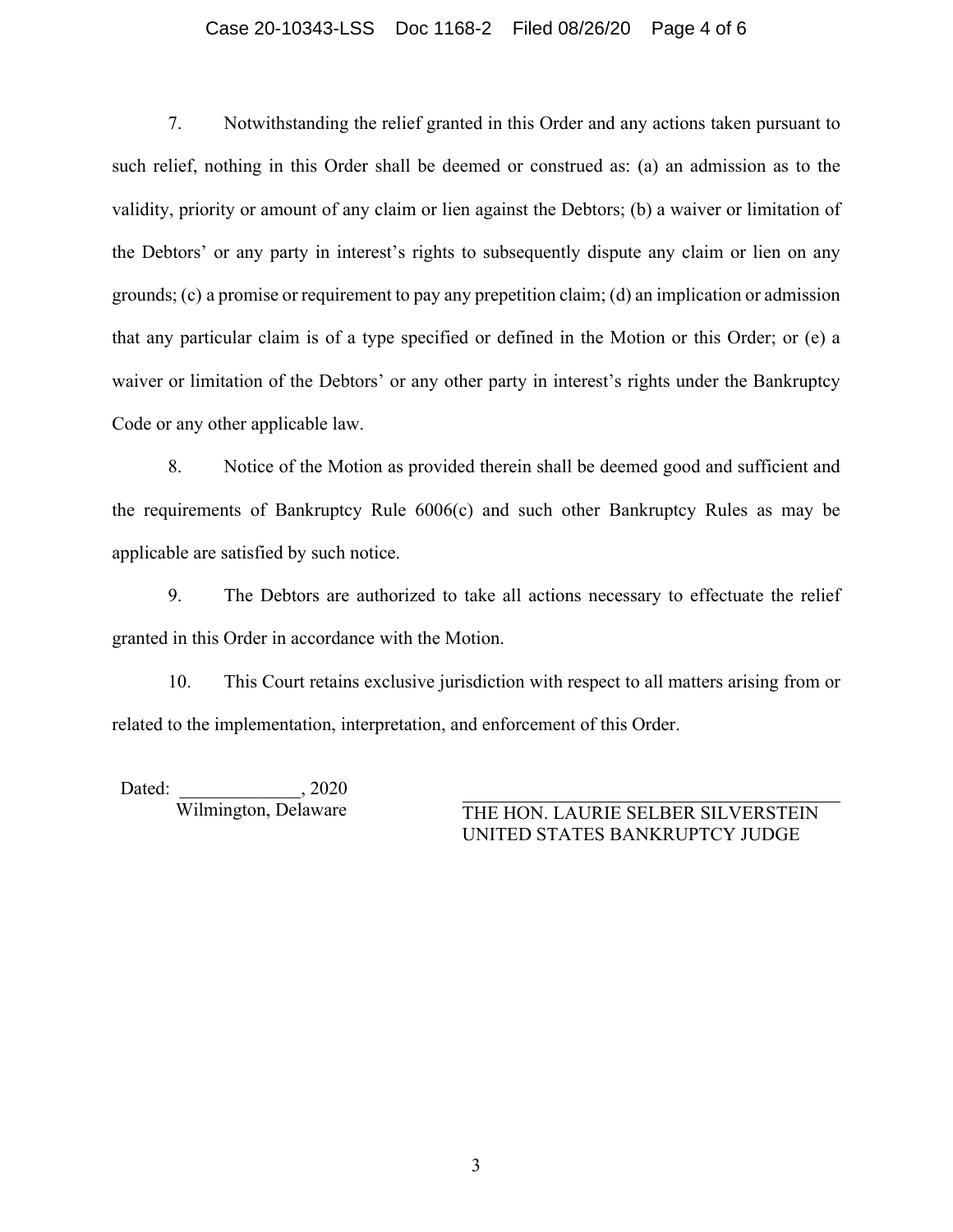# **Schedule 1**

**Assumed Leases**